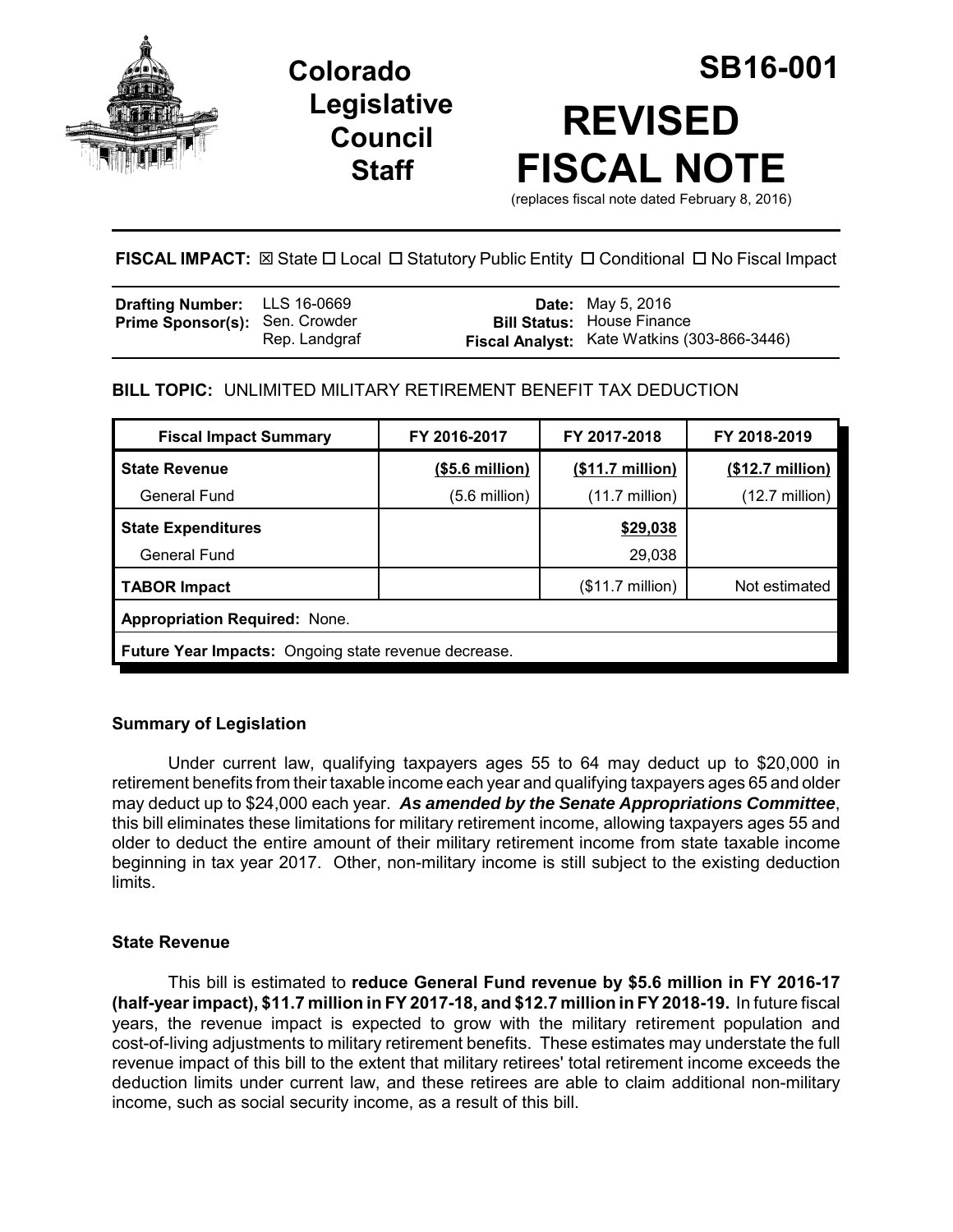May 5, 2016

*Assumptions.* Data from the Department of Defense Office of the Actuary indicate that in federal fiscal year 2014, 45,816 retires in Colorado claimed \$118.7 million monthly in military retirement benefits. This population excludes retirees who are disabled whose benefits are assumed to be excluded from federal taxable income. The 20,917 retirees over age 65 averaged an annual retirement income of \$32,253. The 12,183 retirees ages 55 to 64 averaged \$31,910 in annual retirement income.

These population and average payment amounts were grown by expectations for population and cost-of-living adjustments to arrive at estimates for tax year 2017 and beyond. The deduction under current law was then subtracted from the average retirement income amount for the above stated age groups to determine the difference between deductions claimed under current law and Senate Bill 16-001. Table 1 compares the estimated 2017 income tax liability reduction for taxpayers who claim the maximum deduction under current law and the projected average deduction under SB 16-001.

| Table 1. Estimated Tax Year 2017 Income Tax Savings<br>(Calculated as the deduction amount multiplied by the state income tax rate of 4.63%) |                                                 |                                              |                                           |  |  |
|----------------------------------------------------------------------------------------------------------------------------------------------|-------------------------------------------------|----------------------------------------------|-------------------------------------------|--|--|
| <b>Taxpayer Age</b>                                                                                                                          | <b>Under Current Law</b><br>(Maximum Deduction) | <b>Under SB16-001</b><br>(Average Deduction) | <b>Average Savings*</b><br>under SB16-001 |  |  |
| 55 to 64                                                                                                                                     | $$20,000 \times 4.63\% =$<br>\$926              | $$31,152 \times 4.63\% = $1,442$             | \$516                                     |  |  |
| 65 and Over                                                                                                                                  | $$24,000 \times 4.63\% = $1,111$                | $$32,801 \times 4.63\% = $1,519$             | \$408                                     |  |  |

*\*Assumes that the taxpayer has a large enough tax liability to receive additional savings.*

The estimated average taxpayer savings was then multiplied by the projected eligible population in each age group to arrive at a projection of the revenue impact of this bill. Not all qualifying taxpayers will have a Colorado income tax liability large enough to experience savings from this bill because many taxpayers claim other tax deductions and credits that reduce the taxes they owe. To account for this consideration, the projected revenue impact was reduced by 28.1 percent, an adjustment based on a weighted average of the tax liability and share of taxpayers ages 65 and older using data from the 2012 Colorado statistics of income.

#### **TABOR Impact**

This bill reduces state revenue from the General Fund, which will reduce the amount of money required to be refunded under TABOR. TABOR refunds are paid out of the General Fund. Table 2 shows the projected impact on the mechanisms used to refund the TABOR surplus under current law. This bill is expected to reduce the TABOR surplus by \$11.7 million in FY 2017-18, reducing the amount of revenue refunded through the Six Tier Sales Tax Refund by this amount. Since the bill reduces both revenue to the General Fund and the refund obligation by equal amounts, there is no net impact on the amount of money available in the General Fund for the budget. However, the bill will reduce money available for the General Fund budget in the future during years the state does not collect money above the TABOR limit.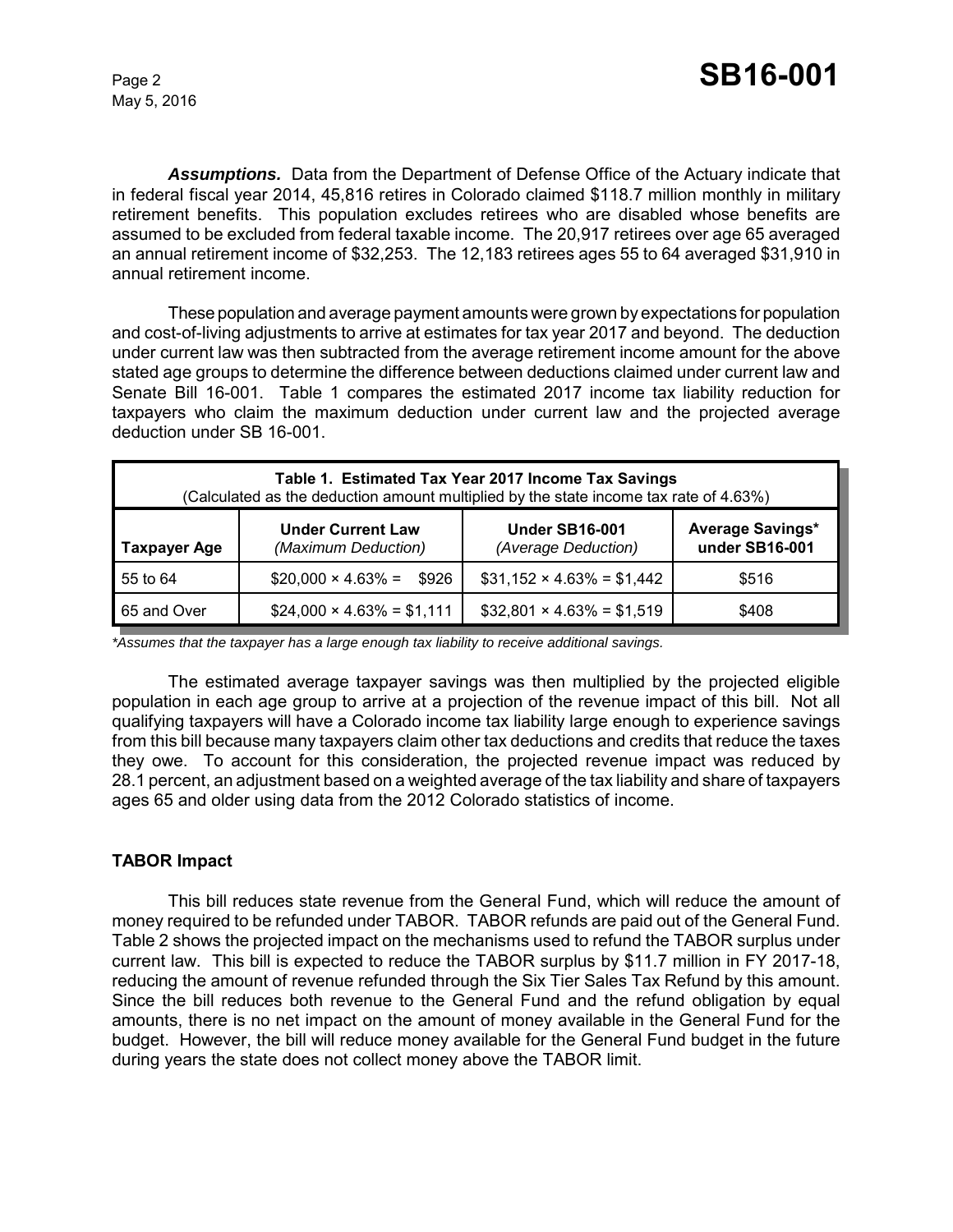| Table 2. Impact of SB16-001 on Current Refund Mechanisms                                                         |                                                                        |  |
|------------------------------------------------------------------------------------------------------------------|------------------------------------------------------------------------|--|
|                                                                                                                  | <b>FY 2017-18 Surplus</b><br><b>FY 2018-19 Refund</b><br>Tax Year 2018 |  |
| <b>Current Law</b><br>Revenue above the TABOR limit<br>Income Tax Rate Reduction<br>Sales Tax Refund             | \$267.7 million<br>230.1 million<br>37.6 million                       |  |
| SB 16-001<br>Revenue above the TABOR limit<br>Income Tax Rate Reduction<br>Sales Tax Refund                      | 256.0 million<br>230.1 million<br>25.9 million                         |  |
| <b>Change from Current Law</b><br>Revenue above the TABOR limit<br>Income Tax Rate Reduction<br>Sales Tax Refund | $(11.7$ million)<br>$(11.7 \text{ million})$                           |  |

 *Source: Legislative Council Staff March 2016 forecast.*

#### **State Expenditures**

This bill will increase General Fund expenditures for the **Department of Revenue by \$29,038 in FY 2017-18.** Costs include programming, testing, and form change costs, as summarized in Table 3.

| Table 3. Expenditures Under SB16-001 |            |            |            |  |  |
|--------------------------------------|------------|------------|------------|--|--|
| <b>Cost Components</b>               | FY 2016-17 | FY 2017-18 | FY 2018-19 |  |  |
| GenTax Programming                   |            | \$24,000   |            |  |  |
| GenTax Testing                       |            | 3,838      |            |  |  |
| Form Change Costs                    |            | 1,200      |            |  |  |
| TOTAL                                |            | \$29,038   |            |  |  |

*Department of Revenue.* This bill requires changes to the Department of Revenue's GenTax software system. Changes are programmed by a contractor at a rate of \$200 per hour. The changes in this bill are expected to increase General Fund expenditures by \$24,000, representing 120 hours of programming. All GenTax programming changes are tested by department staff. Testing for this bill will require expenditures for contract personnel totaling \$3,838, representing 160 hours of testing at a rate of \$24 per hour. Retirement income is reported on federal income tax returns, requiring minimal verification workload demands that can be accommodated within existing appropriations.

*Department of Personnel and Administration.* This bill requires programming and reconfiguring of the document imaging system to insert an additional line to capture the deduction value on individual income tax form 104CR. This will require one-time programming costs of \$1,200 in FY 2017-18, which will be reappropriated from the Department of Revenue to the Department of Personnel and Administration.